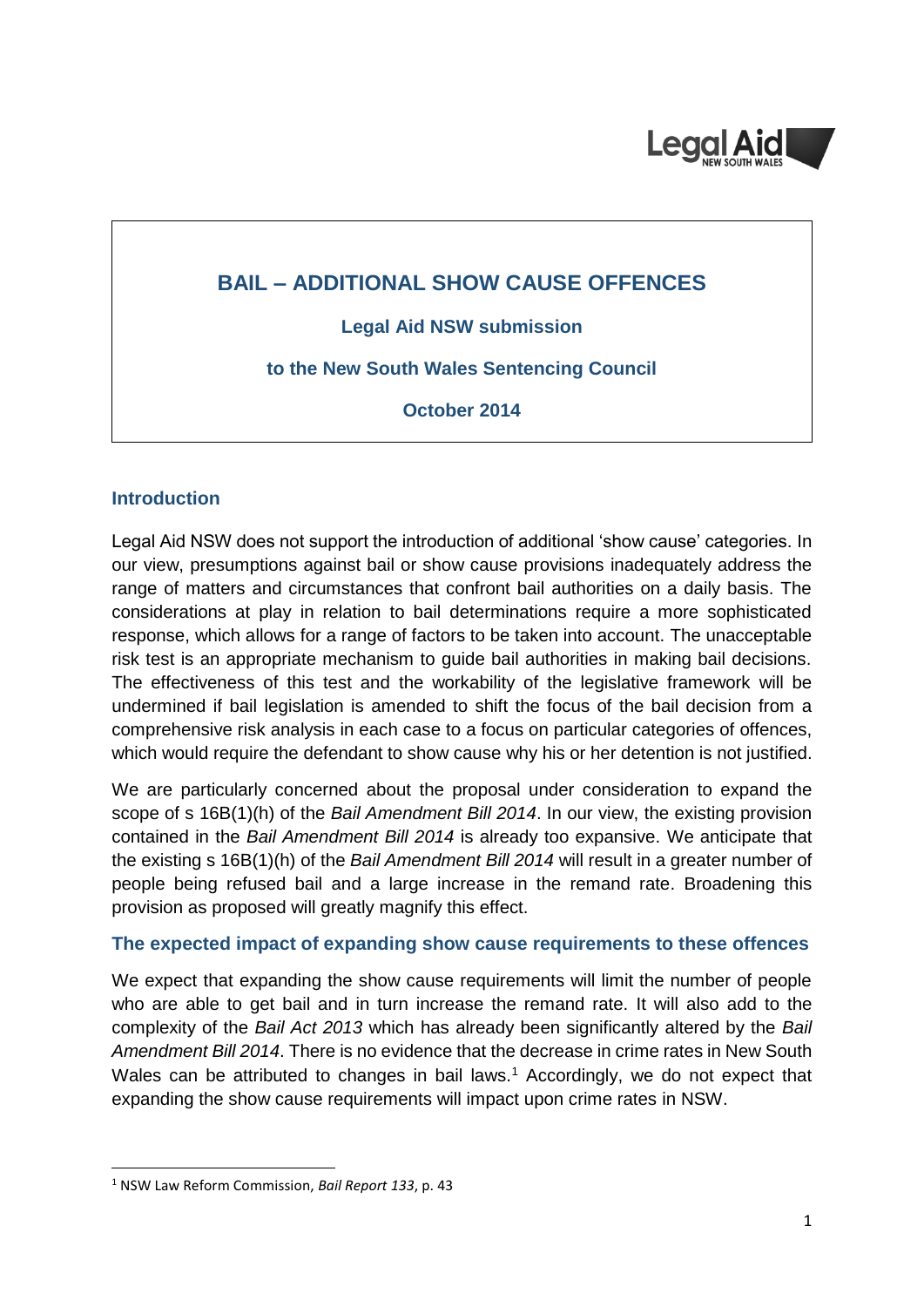Bureau of Crime Statistics and Research (BOCSAR) research examining the effect of bail presumptions found that the risk of bail refusal was 'higher for those charged with offences where there was a presumption against bail or where bail should only be granted in exceptional circumstances.'<sup>2</sup> While this research was conducted in 2010 in relation to the *Bail Act 1978,* it does demonstrate that 'presumptions' or 'show cause' provisions influence bail determinations. Given these findings, and our experience operating under the presumptions contained in the *Bail Act 1978*, we expect that the show cause provisions will lead to more bail refusals and that any expansion of these provisions would increase the risk of bail refusal in a larger number of matters.

Section 16B(1)(h) of the *Bail Amendment Bill 2014* is much more far reaching than the 'repeat property offenders' provision contained in s 8C or s 9C of the *Bail Act 1978* which attracted an 'exceptional circumstances' presumption against bail for repeat serious personal violence offenders. Section 4 of the *Crimes Act 1900* defines a 'serious indictable offence' as 'an indictable offence that is punishable by imprisonment for life or for a term of 5 years or more'. The 'serious indictable offence' category includes a broad variety of offences, ranging from a relatively minor form of larceny<sup>3</sup> to assault occasioning actual bodily harm. <sup>4</sup> As a result, this provision will capture a person on bail for an allegation of offensive behaviour who then comes before the court charged with larceny. Were the existing provision amended to apply to *strictly* indictable offences committed by an accused person while on bail *for a serious indictable* offence or while on parole, the provision would be less likely to inadvertently capture minor offending.

The proposal to expand this provision to include additional categories is concerning. Of particular concern is the proposal to expand the provision to apply to people who appear before a court charged with a serious indictable offence while on a good behaviour bond or intervention program order.

Good behaviour bonds are one of the lowest penalties on the sentencing hierarchy. People receive good behaviour bonds for varying lengths of time and often for very minor offending. The Sentencing Council may have access to statistics about the range of offending which can attract a good behaviour bond. In our experience, a great many offences that attract a good behaviour bond could be classified as relatively trivial in the scheme of overall offending. This provision will significantly broaden the scope of the existing provision and impact on a large number of people.

Given that police make the majority of bail decisions in NSW, this provision will also introduce greater complexity for police when making a bail determination in a large number of relatively minor matters. The proposed provision could also lead to police refusing bail in a larger number of matters and result in a larger volume of bail applications needing to be dealt with by the Local Court.

Further, people on intervention program orders are often on this type of order to enable them to demonstrate their prospects of rehabilitation, usually by participating in programs

<sup>2</sup> L Snowball, L Roth and D Weatherburn, *Bail Presumptions and the Risk of Bail Refusal: an Analysis of the NSW Bail Act*, Issues Paper No. 49 (NSW Bureau of Crime Statistics and Research, 2010) 1

<sup>3</sup> *Crimes Act 1900* (NSW) s 117

<sup>4</sup> *Crimes Act 1900* (NSW) s 59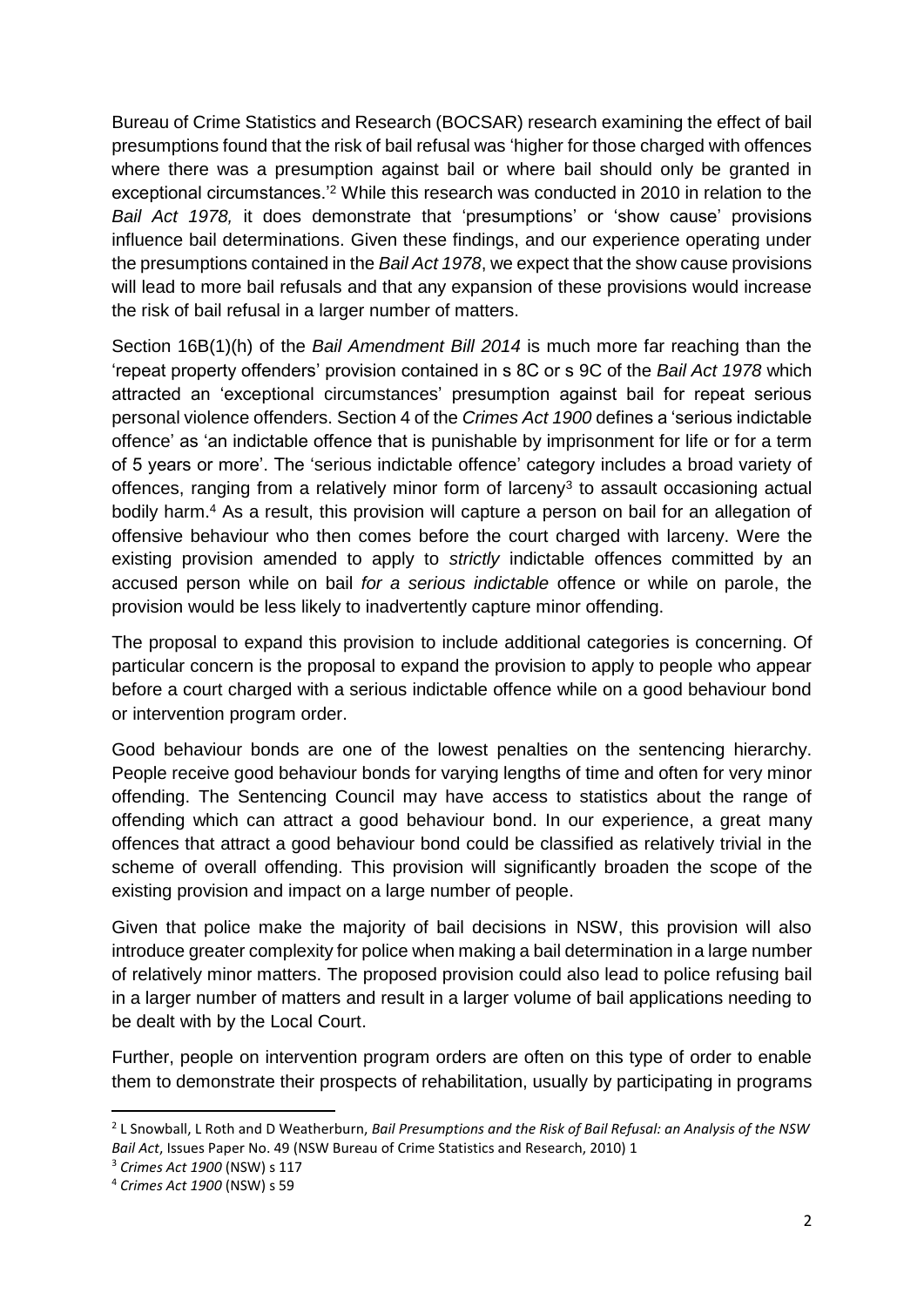that address the underlying causes of any offending, such as drug and alcohol treatment. The proposed additions to s 16B(1)(h) of the *Bail Amendment Bill 2014* are likely to undermine the rehabilitative goals of intervention program orders, particularly in cases where the alleged 'serious indictable offending' relates to a relatively minor alleged offence. In any event most people on an intervention program order are usually subject to a range of specific bail conditions and will already fall within the ambit of s 16B(1)(h)(i) of the *Bail Amendment Bill 2014*.

We are also concerned about the impact that the proposed additional show cause offences would have on defendants with special needs and vulnerabilities, particularly those with a mental health or cognitive impairment. The *Bail Amendment Bill 2014* requires the bail authority to first determine whether the defendant has shown cause as to why his or her detention is not justified before considering whether they are an unacceptable risk with reference to the matters in s 18.<sup>5</sup> The insertion of the show cause offences disrupts the original architecture of the *Bail Act 2013* and arguably limits the impact of important considerations in s 18 of the *Bail Amendment Bill 2014* such as 'any special vulnerability or needs the accused person has including because of youth, being an Aboriginal or Torres Strait Islander, or having a cognitive or mental health impairment.'<sup>6</sup> The introduction of additional show cause offences is likely to undermine the government's commitment to increase the use of diversion and increase the capacity of the criminal justice system to respond appropriately to people with cognitive and mental health impairments.

When the previous *Bail Act 1978* was in force, 28 amending Acts made changes to the presumption provisions. <sup>7</sup> The NSW Law Reform Commission observed that '[s]ome of these changes, such as provisions in relation to domestic violence offences, followed research and detailed consideration, consultation and debate' <sup>8</sup> while '[o]thers were made after individual cases attracted media attention without evidence of the incidence of offences of the particular kind.'<sup>9</sup> The NSW Law Reform Commission concluded that '[t]he cumulative effect of thirty years of amendments since the enactment of the reform-oriented *Bail Act 1978* is a level of complexity in the legislation which makes it difficult to comprehend and operate, even for those with legal expertise working with it daily.'<sup>10</sup>

The *Bail Act 2013* in its current form provides a simple and strong framework for bail authorities. Amendments already made to it will introduce considerable complexity for bail authorities and legal practitioners. Introducing the proposed additional show cause offences will add further complexity to the *Bail Act 2013*.

## **The unacceptable risk test and existing provisions contained in the** *Bail Act 2013* **are sufficient**

The unacceptable risk test already focuses the bail authority's mind on whether an accused person will commit a serious offence, or endanger the safety of victims,

<sup>5</sup> *Bail Amendment Bill 2014* (NSW) s 18

<sup>6</sup> *Bail Amendment Bill 2014* (NSW) s 18(1)(k)

<sup>7</sup> NSW Law Reform Commission, *Bail Report 133*, p. 30

<sup>8</sup> NSW Law Reform Commission, *Bail Report 133*, p. 30

<sup>9</sup> NSW Law Reform Commission, *Bail Report 133*, p. 30

<sup>10</sup> NSW Law Reform Commission, *Bail Report 133*, p. 42